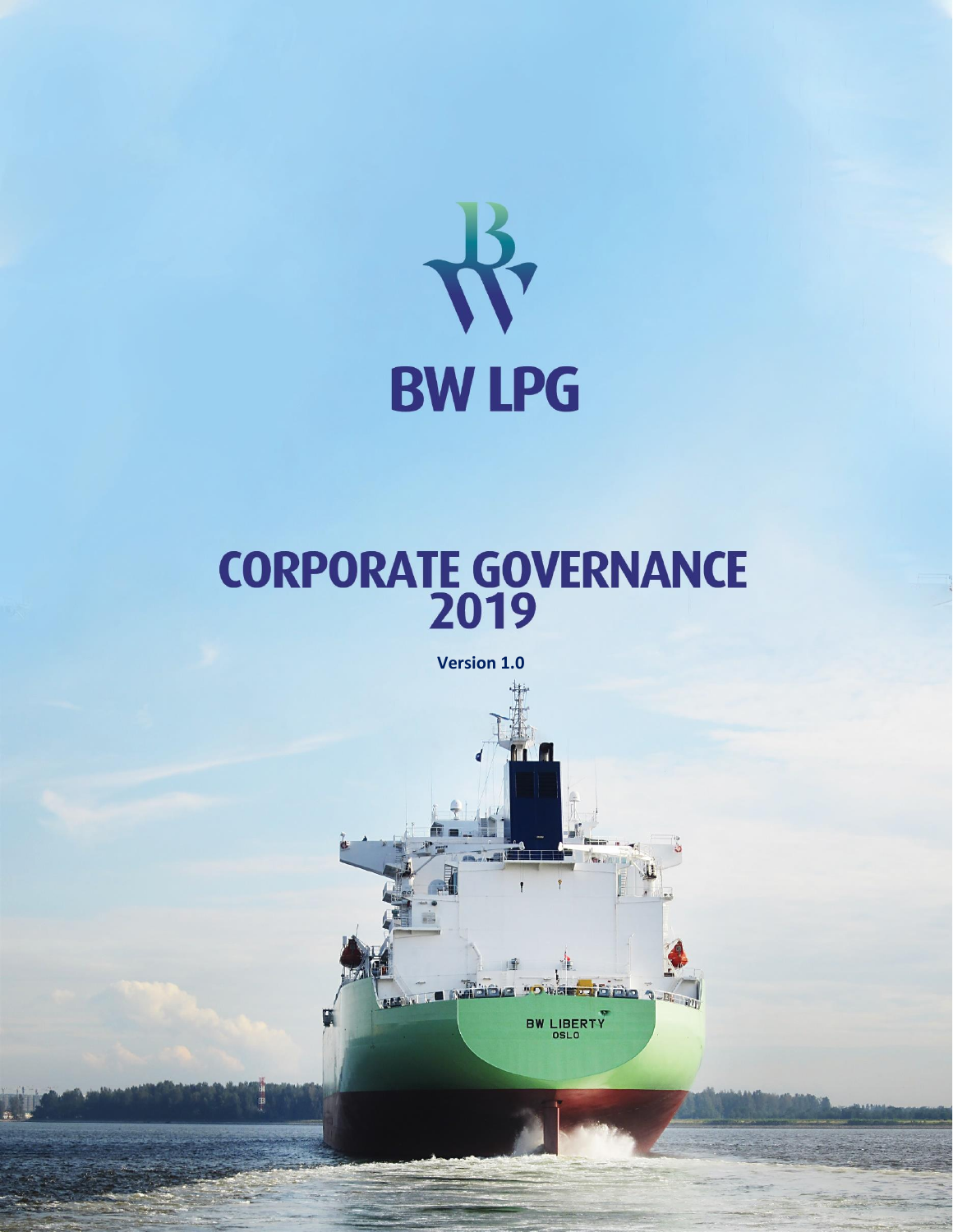

#### **Corporate Governance Comply or Explain Overview**

| <b>Section of the Code</b>                                                   | <b>Deviations</b>                                                                                                                                                                               |
|------------------------------------------------------------------------------|-------------------------------------------------------------------------------------------------------------------------------------------------------------------------------------------------|
| 1: Implementation and reporting on                                           | None                                                                                                                                                                                            |
| corporate governance                                                         |                                                                                                                                                                                                 |
| 2: Business                                                                  | The Company's objectives are wider and more extensive.                                                                                                                                          |
| 3: Equity and dividends                                                      | The Company's issuance and purchase of its own shares are neither<br>limited to a specific purpose nor to a specified period.                                                                   |
| 4: Equal treatment of shareholders<br>and transactions with close associates | None                                                                                                                                                                                            |
| 5: Shares and Negotiability                                                  | The Company may decline to register the transfer of any share if the<br>transfer results in the Company being deemed a "Controlled Foreign<br>Company" in Norway.                               |
| 6: General meetings                                                          | The Chairman of the Board also acts as the Chair of the General<br>Meetings.                                                                                                                    |
| 7: Nomination committee                                                      | A member of the Nomination committee (who is also a member of the<br>Board) may offer himself for re-election to the Board.                                                                     |
| 8: Board of directors: composition and<br>independence                       | None                                                                                                                                                                                            |
| 9: The work of the board of directors                                        | One of the two members of the Audit Committee is not independent of<br>the Company's largest shareholder.                                                                                       |
| 10: Risk management and internal<br>control                                  | None                                                                                                                                                                                            |
| 11: Remuneration of the board of<br>directors                                | None                                                                                                                                                                                            |
| 12: Remuneration of the executive<br>personnel                               | The Annual General Meeting has not voted over the Guidelines for<br>Executive Remuneration.<br>Performance-related remuneration to Executive Personnel are not<br>subject to an absolute limit. |
| 13: Information and communications                                           | None                                                                                                                                                                                            |
| 14: Take-overs                                                               | None                                                                                                                                                                                            |
| 15: Auditor                                                                  | <b>None</b>                                                                                                                                                                                     |

## **1. Implementation and Reporting on Corporate Governance**

BW LPG Limited ("BW LPG" or the "Company") is a Bermuda limited liability company listed on the Oslo Børs (the Oslo Stock Exchange).

BW LPG is primarily governed by the Bermuda Companies Act, its Memorandum of Association and its Bye-laws. In addition, the Company is required to comply with certain aspects of the Norwegian Securities Trading Act, the Norwegian Accounting Act and the continuing obligations for companies listed on the Oslo Stock Exchange.

This Report provides an overall overview of the Company's Corporate Governance practices with specific reference to the Norwegian Code of Practice for Corporate Governance (the "Code") dated 17 October 2018 issued by the Norwegian Corporate Governance Board. Each individual point of the Code is reviewed and if the Company deviates from the Code, explanations have been provided. The Code is available a[t www.nues.no.](http://www.nues.no/)

The Board of Directors (the "Board") believes that the best interests of the Company and its shareholders are best served by the adoption of business policies and practices which are legal, compliant, ethical, and open in relation to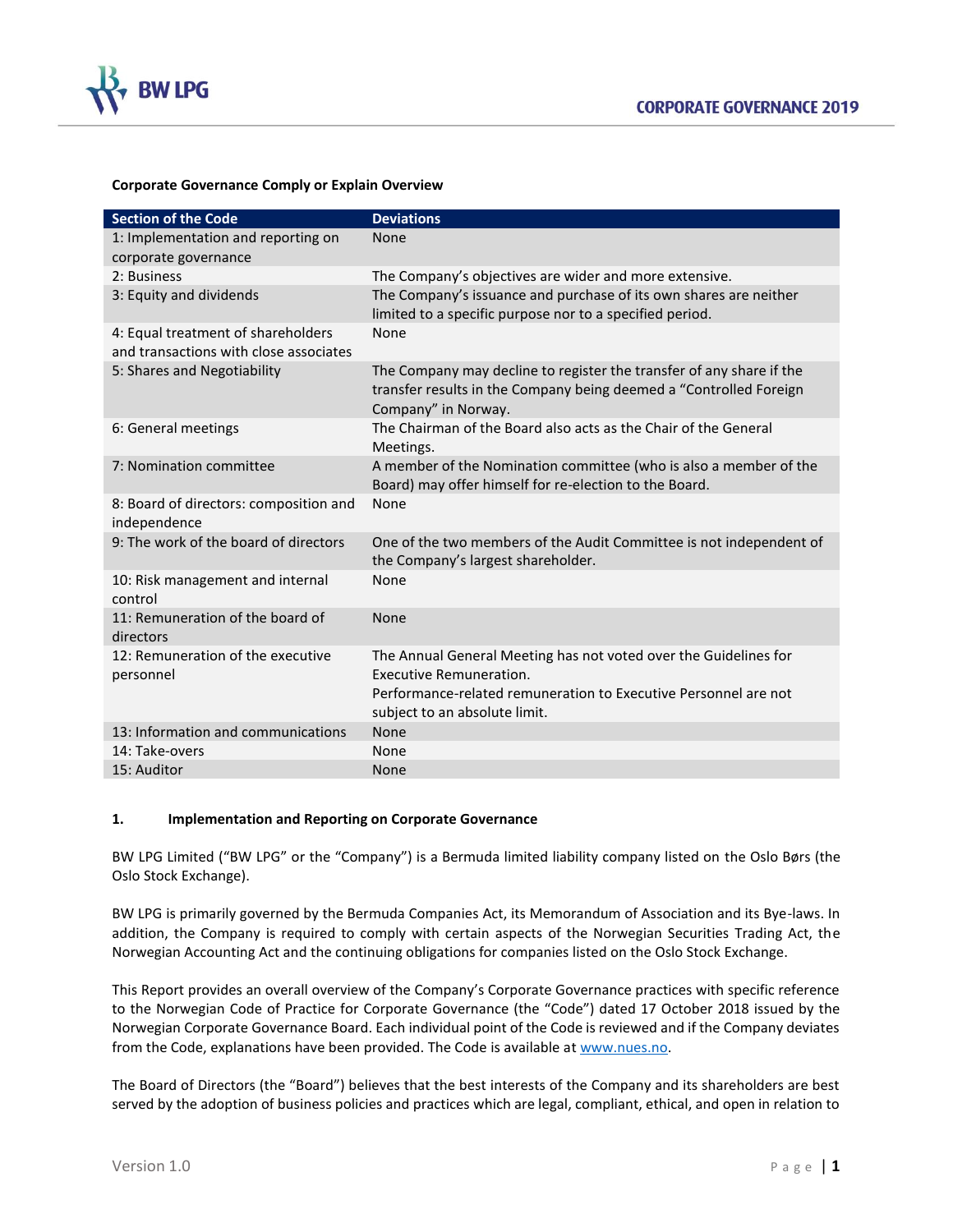

all dealings with customers, potential customers and other third parties. These policies are designed to be fair and in accordance with leading market practices on stakeholder relationships and are also sensitive to reasonable expectations of public interest.

The Company's Corporate Governance policy takes into account the Code and as such, includes self-regulatory corporate governance practices. The Company has developed its internal policies and practices, where appropriate, to meet requirements and recommendations of the Code.

The Corporate Governance of the Company is subject to review by the Board at least annually, and the Company's governance documents are reviewed annually to ensure continued relevance and accuracy.

The Company does not deviate from Section 1 of the Code.

## **2. The Business**

The business the Company is operating, and the objectives of the Company are described in the Company's Memorandum of Association. In accordance with common practice for Bermuda companies, the description of the Company's objectives is wider and more extensive than recommended in the Code. This represents a deviation from Section 2 of the Code.

The Board leads the Company's strategic planning and makes decisions and defines clear objectives, strategies and risk profile that forms the basis for the Company's Executive Personnel to prepare and carry out investments and structural measures to create value for the shareholders. The Company's objectives, strategies and risk profiles are evaluated at least once yearly.

The Company's objectives and main strategies are described in the Annual Report.

The Company has implemented corporate values, ethical guidelines and guidelines for corporate social responsibility which reflect how the Company integrates considerations related to its stakeholders into its value creation. These values and guidelines are described in the Company's Code of Ethics and Business Conduct and internal policies.

## **3. Equity and Dividends**

The Board regularly evaluates the Company's capital requirements to ensure that the Company has a capital structure which is appropriate for its objectives, strategy and risk profile.

The Board has decided on a dividend policy for the Company to provide a degree of predictability and transparency on the determination of dividend payouts to shareholders. The policy highlights that when determining the quarterly dividend level, the Board will target a payout ratio of 50% of net profits after tax, and will take into consideration appropriate limits on leverage, capital expenditure plans, financing requirements, appropriate financial flexibility and anticipated cash flows. The dividend policy details can be found on the Company's website. In addition to cash dividends, the Company may buy back shares as part of its total distribution of capital to shareholders.

Under the Bye-laws of the Company, the Board of Directors may declare dividends and distributions without the approval of the shareholders in general meetings. Dividend payouts which are approved at the Board Meetings of the Company are made in accordance with the dividend policy.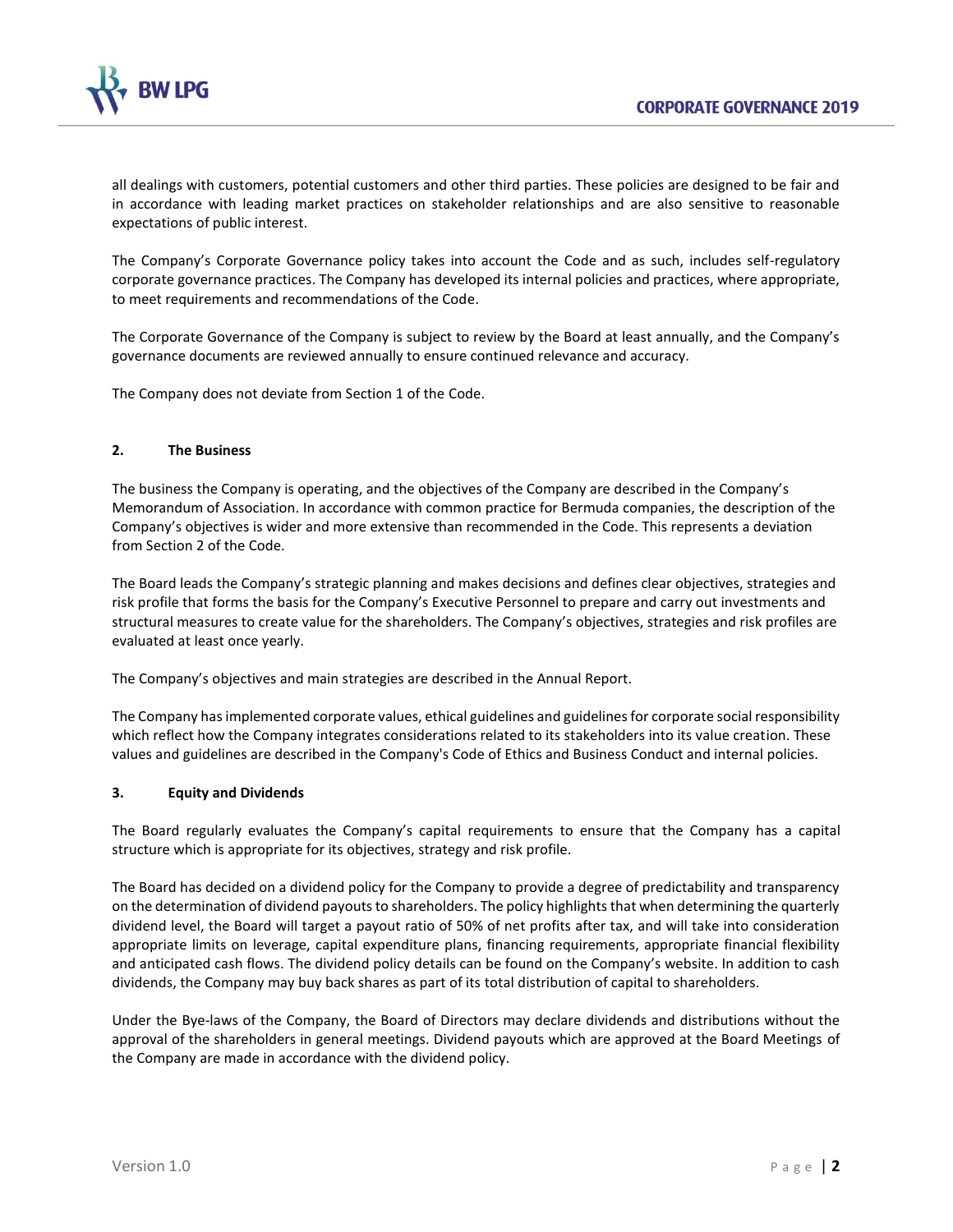

Pursuant to Bermuda law and in accordance with common practice for Bermuda incorporated companies, the Board has authority to issue any authorized unissued shares in the Company on such terms and conditions as it may decide and may exercise all powers of the Company to purchase the Company's own shares. The powers of the Board to issue and purchase shares are neither limited to specific purposes nor to a specified period as recommended in the Code. This represents a deviation from Section 3 of the Code.

The 2019 Annual General Meeting of the Company has approved that the Board may grant authorizations for the Company to purchase its own shares. Such authorizations are valid for the period until the next Annual General Meeting.

## **4. Equal Treatment of Shareholders and Transactions with Close Associates**

The Company has one class of shares. Each share in the Company carries one vote, and all shares carry equal rights, including the right to participate in general meetings. All shareholders will be treated on an equal basis, unless there is just cause for treating them differently.

Pursuant to Bermuda law and common practice for Bermuda incorporated companies, the shareholders of the Company do not have pre-emption rights in share issues unless otherwise resolved by the Company. Any decision to issue shares without pre-emption rights for existing shareholders will be justified in the common interest of the company and the shareholders. In the event that the Company carries out a share issue without pre-emption rights for existing shareholders, then the justification will be publicly disclosed in a stock exchange announcement issued in connection with the share issue.

Any transactions the Company carries out in its own shares will be carried out either through the Oslo Stock Exchange or with reference to prevailing stock exchange prices if carried out in another way. If there is limited liquidity in the Company's shares, the Company will consider other ways to ensure equal treatment of shareholders.

In cases of transactions between the Company and a shareholder, a shareholder's parent company, Director, Officer or Executive Personnel of the Company or persons closely related to any such parties, or with another company in the same group, which are not immaterial for either the Company or the close associate involved, the Board will obtain a valuation from an independent third party.

The Company does not deviate from Section 4 of the Code.

## **5. Shares and Negotiability**

In general, the shares in the Company are freely transferable. However, the Board may decline to register the transfer of any share, where such transfer would, in the opinion of the Board, likely result in 50% or more of the aggregate issued and outstanding share capital of the Company being held or owned directly or indirectly by individuals or legal persons resident for tax purposes in Norway, or alternatively, such shares being effectively connected to a Norwegian business activity, or the Company otherwise being deemed a "Controlled Foreign Company" as such term is defined pursuant to Norwegian tax legislation. The purpose of this provision is to avoid the Company being deemed a Controlled Foreign Company pursuant to Norwegian tax rules. This represents a deviation from Section 5 of the Code.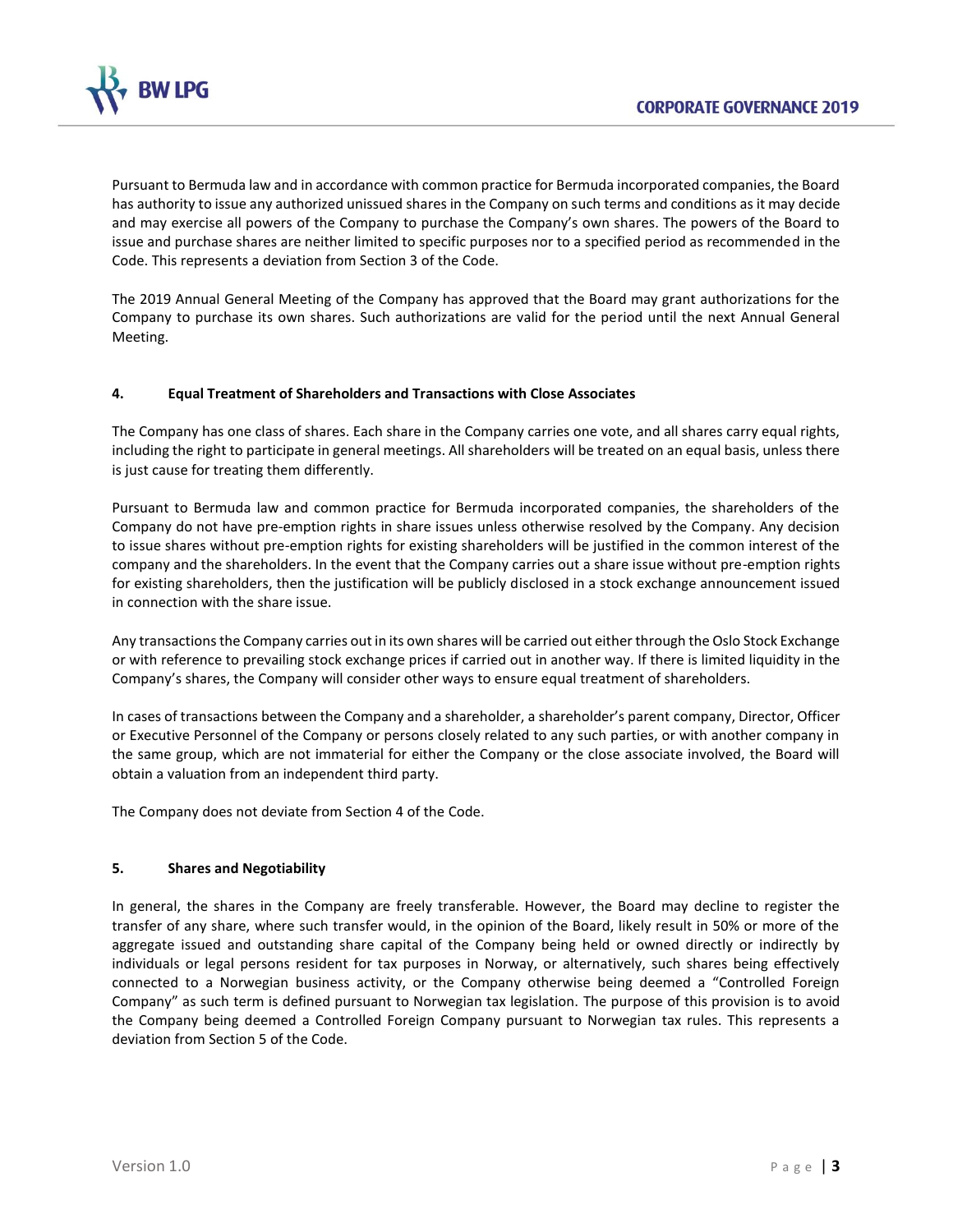

## **6. General Meetings**

The Annual General Meeting of the Company will normally take place on or before 31 May each year.

The Company encourages all shareholders to participate in and to vote at General Meetings. In order to facilitate shareholder participation, the Board ensures that:

- the resolutions and supporting documentation, if any, will be sufficiently detailed, comprehensive and specific to allow shareholders to understand and form a view on matters that are to be considered at the General Meeting;
- the registration deadline, if any, for shareholders to participate at the General Meeting will be set as closely to the date of the General Meeting as practically possible and permissible under the provision in the Bye-laws;
- the shareholders will have the opportunity to vote on each individual matter, including on each candidate nominated for election to the Company's Board and Committees (if applicable); and
- the members of the Board, the chairman of the nomination committee and the auditor (where attendance is regarded as essential) will be present at the General Meeting.

Shareholders who cannot be present at the General Meeting will be given the opportunity to vote by proxy or to participate by using electronic means. The Company will in this respect:

- provide information on the procedure for attending by proxy in the notice;
- nominate a person who will be available to vote on behalf of shareholders as their proxy; and
- prepare a proxy form which will, insofar as this is possible, be formulated in such a manner that the shareholder can vote on each item that is to be addressed and vote for each of the candidates that are nominated for election.

Pursuant to common practice for Bermuda incorporated companies, the Company's Bye-laws stipulate that the Chairman of the Board will chair the General Meeting unless otherwise agreed by a majority of those shares represented at the meeting. In this respect, the Company deviates from Section 6 of the Code. However, there will be routines to ensure that an independent person is available to chair the General Meeting or a particular agenda with regards to any matters related to the Chairman.

The minutes of the Annual General Meeting will be published on the Company's website no later than 15 days after the date of the meeting, and a printed version can be made available upon request.

## **7. Nomination Committee**

The Company has a Nomination Committee appointed by the General Meeting with a Chairman elected by the General Meeting. The Nomination Committee is laid down in the Company's Bye-laws with guidelines approved at the Annual General Meeting.

The Nomination Committee has the responsibility of proposing candidates for election to the Board and the Nomination Committee, and proposing remuneration to be paid to members of these bodies. The Nomination Committee is available for contact with shareholders and maintains regular contact with the Board and the Company's Executive Personnel. As part of its work in proposing candidates for election to the Board and the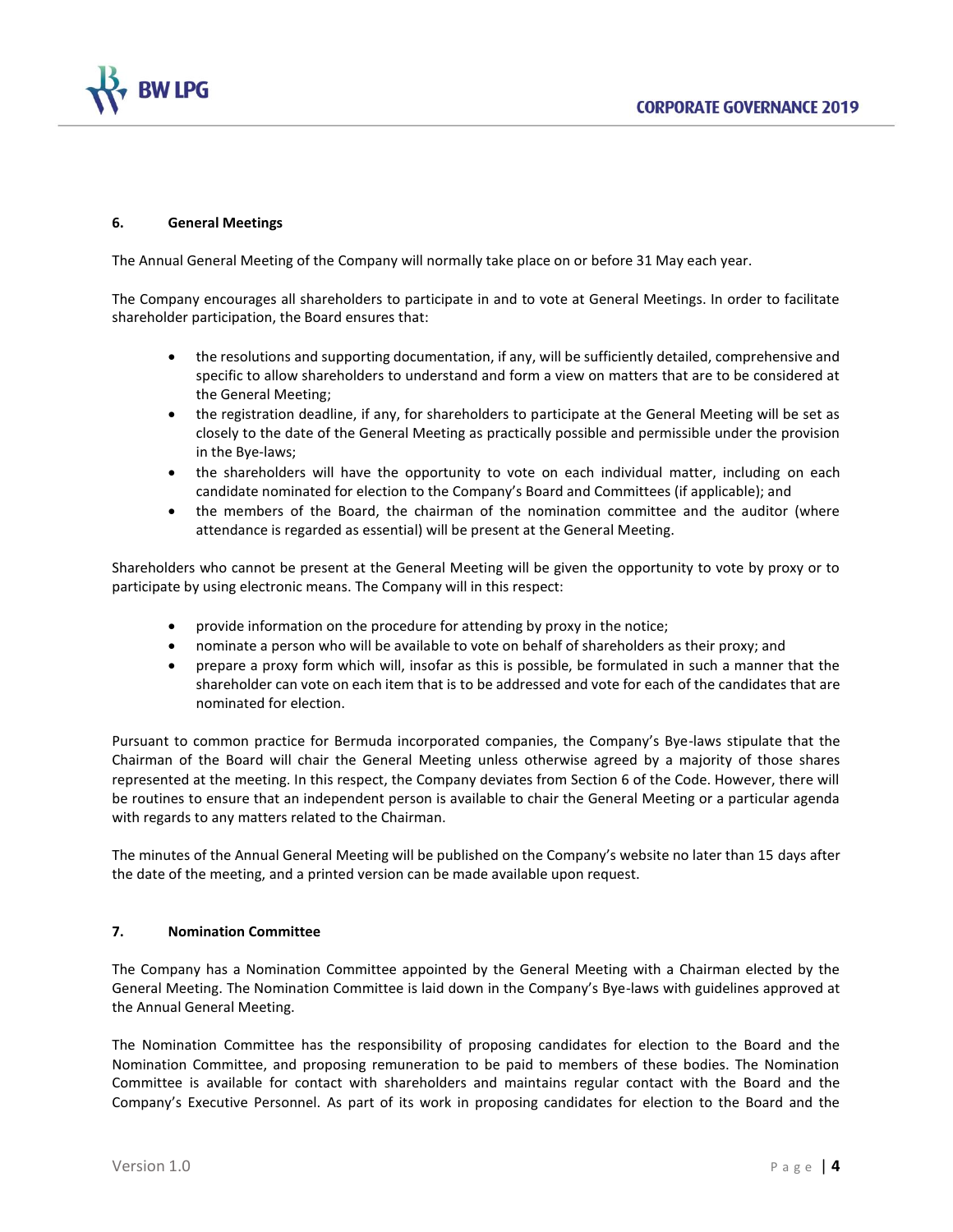

Nomination Committee, the Nomination Committee will justify its recommendations for each candidate separately and strive to consult with relevant shareholders concerning proposals for appointment of candidates.

The members of the Nomination Committee have been selected to take into account a broad range of shareholder interests. In accordance with the recommendations of the Code, the Nomination Committee does not include the Company's Chief Executive Officer or any other Executive Personnel of the Company. A majority (two of the three members) of the Company's Nomination Committee are not members of the Board. Pursuant to the Nomination Committee guidelines, a member of the Board who is also a member of the Nomination Committee may offer himself for re-election to the Board. This represents a deviation from Section 7 of the Code.

The Company believes that this arrangement works well in practice as, both the Board and Nomination Committee comprise a majority of independent members who vote independently, as shareholders have full access to the Nomination Committee, and as it is believed that there are benefits in having a common representative across both groups who can give insight to the Nomination Committee on board dynamics.

An up-to-date composition of the Nomination Committee is available on the Company's website and the Company will provide shareholders with any deadlines for submitting proposals for candidates to the Nomination Committee.

## **8. Board of Directors: Composition and Independence**

The composition of the Board represents a broad cross-section of the Company's shareholders, which ensures that they can meet the Company's need for expertise, capacity, diversity and independence. The Board consists of six members, who work together as a team to exercise proper supervision on the management of the Company. The majority (four of the six members) are independent of the Company's largest shareholder, the Executive Personnel, and material business connections of the Company. The Board does not include any Executive Personnel. The general meeting elects the chairman of the Board.

Members of the Board will serve for a term of two years, after which they would be re-evaluated before being considered for re-election. The value of continuity will be balanced against the need for renewal and independence. Where a member of the Board has served for a prolonged continuous period, consideration will be given as to whether the individual Board member in question is still considered independent of the Company's Executive Personnel.

Up-to-date information of the Board, the expertise of the Board members and the members which are considered independent is available on the Company's website and in the Annual Report.

Members of the Board are welcome to own shares in the Company.

The Company does not deviate from Section 8 of the Code.

## **9. The Work of the Board of Directors**

The Board is ultimately responsible for the management of the Company and for supervising its day-to-day management. The duties and tasks of the Board are detailed in the Company's Bye-laws. The Board has issued instructions for its own work as well as for the Executive Personnel with particular emphasis on clear internal allocation of responsibilities and duties. This Report and the instructions issued by the Board is based on the view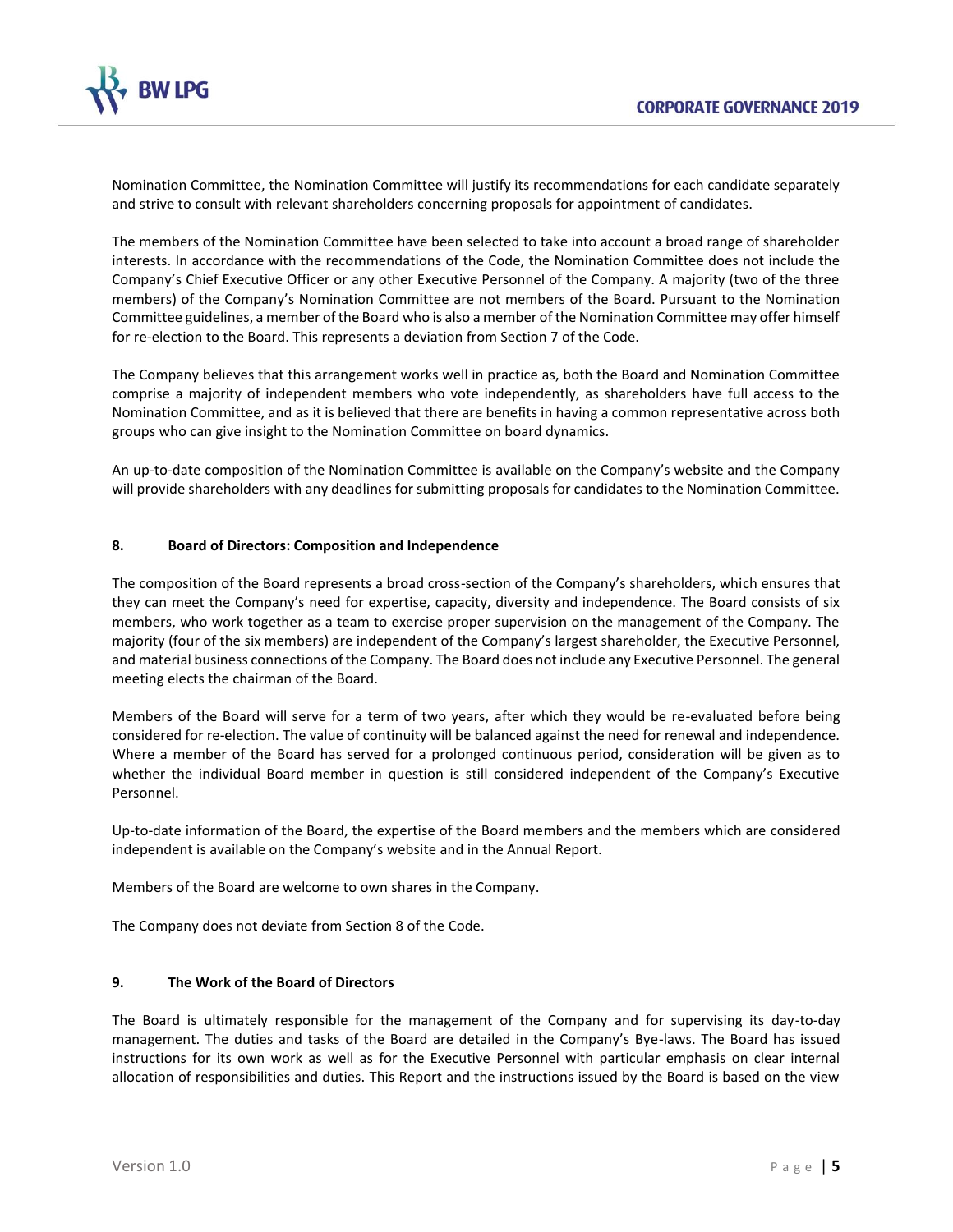

that all decisions of unusual character or major importance rests with the Board, and the authority given to the CEO and other Executive Personnel is not considered to be of unusual character or major importance by the Company.

The Company has put in place guidelines which require the Directors and Officers of the Company and Executive Personnel to notify the Board if they directly or indirectly have a material interest in any transaction carried out by the Company. Members of the Board of Directors and Executive Personnel cannot consider items in which they have a special and prominent interest so that such items can be considered in an unbiased and satisfactory way.

In order to conduct its work, the Board each year fixes in advance a number of regular scheduled meetings for the following calendar year, although additional meetings may be called by the Chairman. The directors will normally meet in person but if so allowed by the Chairman, may participate in the meeting by means of electronic communications. Minutes in respect of the meetings of the Board are kept by the Company in Bermuda. The Board has established an Audit Committee as a preparatory and advisory committee for the Board, consisting of two members, both of which are also members of the Board. One of the two members of the Audit Committee is not independent of the Company's largest shareholder. This represents a deviation from Section 9 of the Code.

The Board has also established a Remuneration Committee in order to ensure thorough and independent preparation of matters relating to compensation paid to the Executive Personnel. The Remuneration Committee consists of two members, both of which are also members of the Board, and none of the members are dependent of the Company's Executive Personnel. Additionally, a Nomination Committee has been established, consisting of one Board member and two non-Board members. Details on the various board committees are available on the Company's website.

The Board carries out an annual evaluation of its performance and expertise. The various Board Committees are also reviewed for their effectiveness in executing their responsibilities.

# **10. Risk Management and Internal Control**

The Board ensures that the Company has sound internal control procedures and systems to manage its exposure to risks related to the conduct of the Company's business, to support the quality of its financial reporting, and to ensure compliance with laws and regulations. Such procedures and systems will contribute to securing shareholders' investment and the Company's assets and creating value for stakeholders.

Management and internal control is based on Company-wide policies and internal guidelines in addition to implementation and follow–up of a risk assessment process. The Company's risk management system is central to the Company's internal controls and ensures that the guidelines for integrating considerations related to stakeholders into its creation of value are known and adhered to.

The Board carries out an annual review of the Company's most important areas of exposure to risk and its internal control arrangements, and an annual supervisory plan for internal audit work is approved by the Audit Committee. The internal auditor is independent from the Executive Personnel and reports directly to the Audit Committee. The Audit Committee follows up on internal controls in connection with quarterly reviews of the Group's financial reporting.

The Company does not deviate from Section 10 of the Code.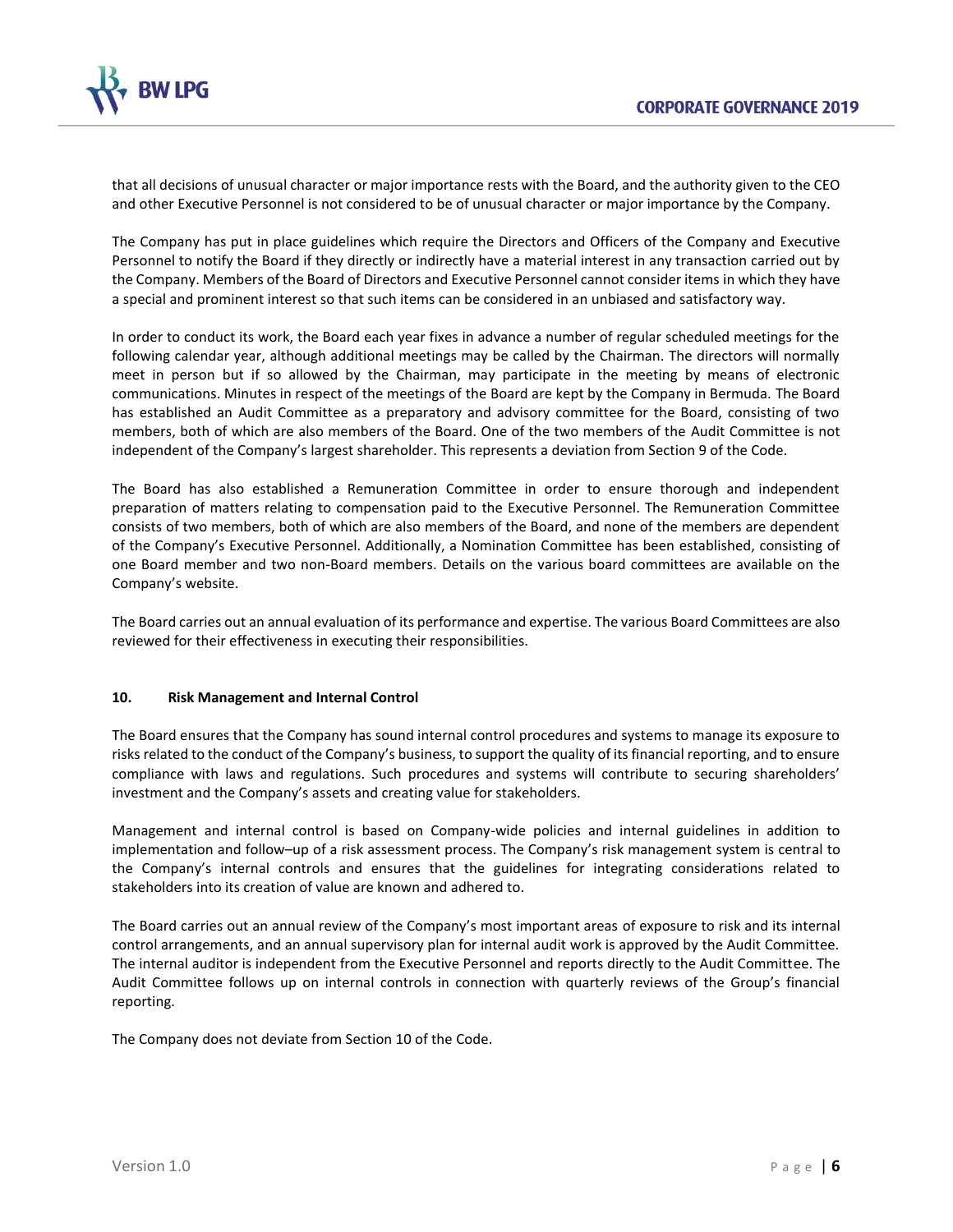

# **11. Remuneration of the Board of Directors**

The Annual General Meeting of the Company decides the remuneration of the Board. The remuneration of the directors reflects its competence, level of activity, responsibility, use of resources and the complexity of the business activities.

The remuneration of the directors is not linked to the Company's performance and the directors do not receive profit-related remuneration, share options or retirement benefits from the Company.

Directors and/or companies with whom Directors are associated shall not normally undertake special tasks for the Company in addition to the directorship. However, if they do so, the entire Board shall be informed, and the fee will be approved by the Board.

The Company does not deviate from Section 11 of the Code.

## **12. Remuneration of Executive Personnel**

The Board has established guidelines that set out the main principles applied in determining the salary and other remuneration of the Executive Personnel. The Guidelines for Executive Remuneration are communicated at the Annual General Meeting and are also made available on the Company's website. Any change in these guidelines will be formally communicated at the Annual General Meeting and updated on the website. Since the Guidelines for Executive Remuneration is not a requirement under Bermuda law, the Annual General Meeting has not voted over the guidelines and this represents a deviation from Section 12 of the Code.

Remuneration of the Executive Personnel is reviewed annually and approved by the Board based on recommendations by the Remuneration Committee. The Remuneration Committee considers the performance of the Executive Personnel and gathers information from comparable companies before making its recommendation to the Board. Such recommendation aims to ensure convergence of the financial interests of the Executive Personnel and the shareholders. Performance-related remuneration to Executive Personnel are not subject to an absolute limit. This represents a deviation from Section 12 of the Code.

Details of Executive Personnel's remuneration and any share option programs can be found in the Company's Consolidated Financial Statements.

## **13. Information and Communications**

The Company is committed to provide information in a manner that contributes to establishing and maintaining confidence with important interest groups and stakeholders. The information shall be based upon openness and equal treatment of all shareholders. A precondition for the share value to reflect the underlying values in the Company is that all relevant information is disclosed to the market. Based on this and subject to applicable laws and regulations, the Company will keep the shareholders informed about profit developments, prospects and other relevant factors for their analysis of the Company's position and value.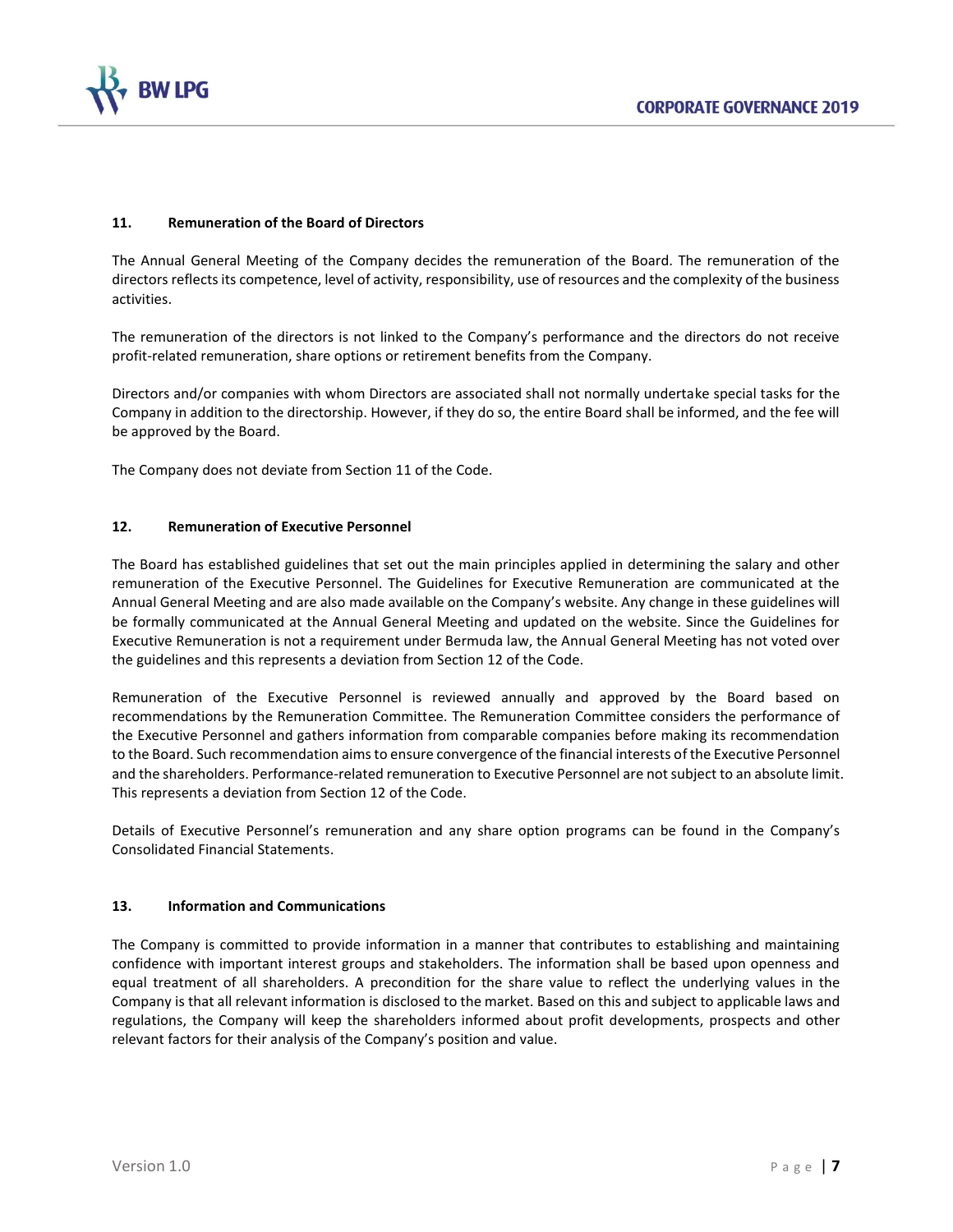

The Company publishes an updated financial calendar with dates for important events such as the Annual General Meeting, publishing of interim reports, public presentations and payment of dividends (if applicable) on the Company's website.

Public investor presentations are arranged in connection with submission of annual and quarterly results for the Company. The presentations are also available on the Company's website. Furthermore, continuous dialogue is held with, and presentations are given to analysts and investors, ensuring that at all times, existing and prospective investors have symmetrical access to share-price sensitive information.

Shareholders may contact the Company's investor relations contact at [investor.relations@bwlpg.com.](file:///C:/Users/NVA/AppData/Local/Microsoft/Windows/INetCache/Content.Outlook/IQ175T6E/investor.relations@bwlpg.com)

The Company does not deviate from Section 13 of the Code.

## **14. Take-overs**

In the event of a take-over process, which shall be decided by the General Meeting, the Board will act in accordance with the following principles:

- the Board will ensure that the offer is made to all shareholders, and on the same terms;
- the Board will ensure that the shareholders have sufficient information and time to assess the offer;
- the Board will not undertake any actions intended to give any shareholder or others an unreasonable advantage at the expense of other shareholders or the Company;
- the Board will strive to be completely open about the take-over situation;
- the Board will not attempt to prevent or impede the take-over bid unless this has been decided by the shareholders in a General Meeting in accordance with applicable law;
- the Board will not institute measures which have the intention of protecting the personal interests of its members at the expense of the interests of the shareholders;
- the Board will ensure that the values and interests of all shareholders are safeguarded and that the Company's activities are not unnecessarily interrupted.

If an offer is made for the Company's shares, the Board will issue a statement evaluating the offer and making a recommendation as to whether shareholders should or should not accept the offer. If the Board finds itself unable to give a recommendation to the shareholders on whether to accept the offer, it will explain the reasons for this. The Board's statement on a bid will make it clear whether the views expressed are unanimous, and if this is not the case, it will explain the reasons why specific members of the Board have excluded themselves from the statement.

The Board will consider whether to arrange a valuation from an independent expert. If any director, or close associates of such director, or anyone who has recently held a position but has ceased to hold such a position as a director, is either the bidder or has a particular personal interest in the bid, the Board will arrange an independent valuation. This will also apply if the bidder is a major shareholder. Any such valuation will either be enclosed with the Board's statement, reproduced or referred to in the statement.

The Company does not deviate from Section 14 of the Code.